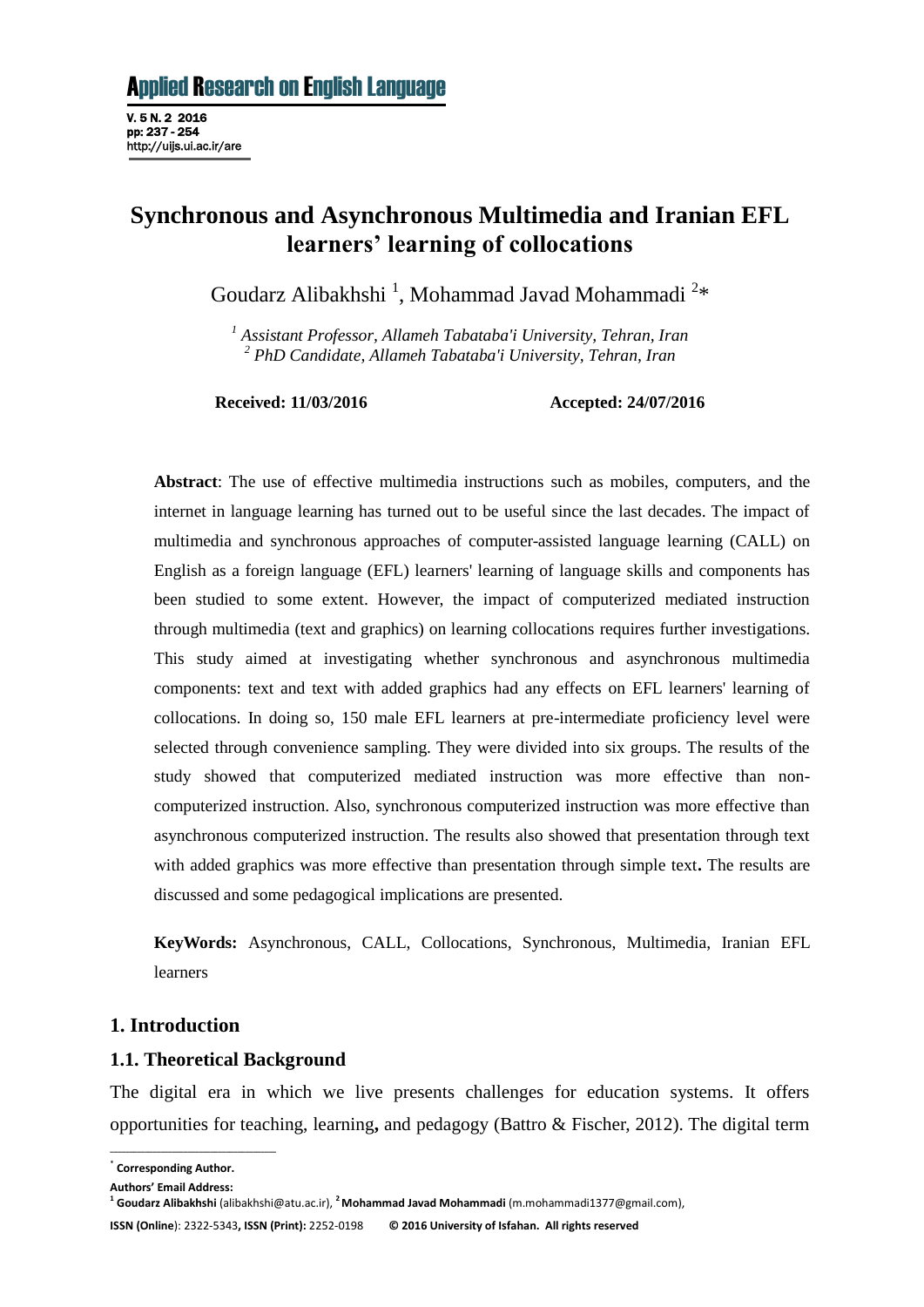is more associated with technologies such as multimedia environments and devices which can present information in the real time and at high speed (Gallardo-Echenique, Bullen & Marqués-Molías, 2016).

The rapid growth in the application of digital technologies, especially the computerized mediated instruction devices such as Internet and computers, has a significant impact on education, society and many aspects of daily life (Jelfs & Richardson, 2012; McGlinn & Parrish, 2002). It seems that multimedia has the ability to change the ways that people learn and communicate; it can let them communicate with family and friends and, extend their social networks. It enables rapid synchronous as asynchronous communication (Jelfs & Richardson, 2012).

Advances in network technologies led to the emergence of virtual worlds to facilitate asynchronous (offline)**,** synchronous (online)**,** and communication between users. Of the many network technologies which are now being employed in CALL, immersive virtual environments seem to hold great potential as learning tools. The impact of the use of technology in general and computer in particular in the educational area is increasingly evident and teachers are fully aware of the terms such as education technology, science and technology, internet, multimedia, satellites, simulation, educational games, electronic networks, etc. The application of the above mentioned jargons shows the ongoing nature of the educational setting which turns out to be an important part of the new world order. Such an application of technology started to modernize the teaching/ learning process and therefore started to modify the way the educational system works (Son, 2008).

Abrams (2008) holds that computer-mediated instruction helps learners negotiate and interact with their peers actively to develop their communicative competence. She points out, "computer-mediated learner-to learner interaction offers L2 learners unique opportunities for active control of topic selection and management and provides rich opportunities for learners to recognize and adapt to diverse interactional patterns through collaboration among the interactants" (p. 1). The main focus of the present study is to investigate the effects of synchronous and asynchronous multimedia components: text and text with added graphics on EFL learners' learning of collocations.

### *1.2. Asynchronous and Synchronous modes*

There are two main CMC modes: asynchronous and synchronous which seems to have different functions and they can be used for different pedagogical purposes. Also, they can be used to significantly promote linguistic interaction and negotiation between different groups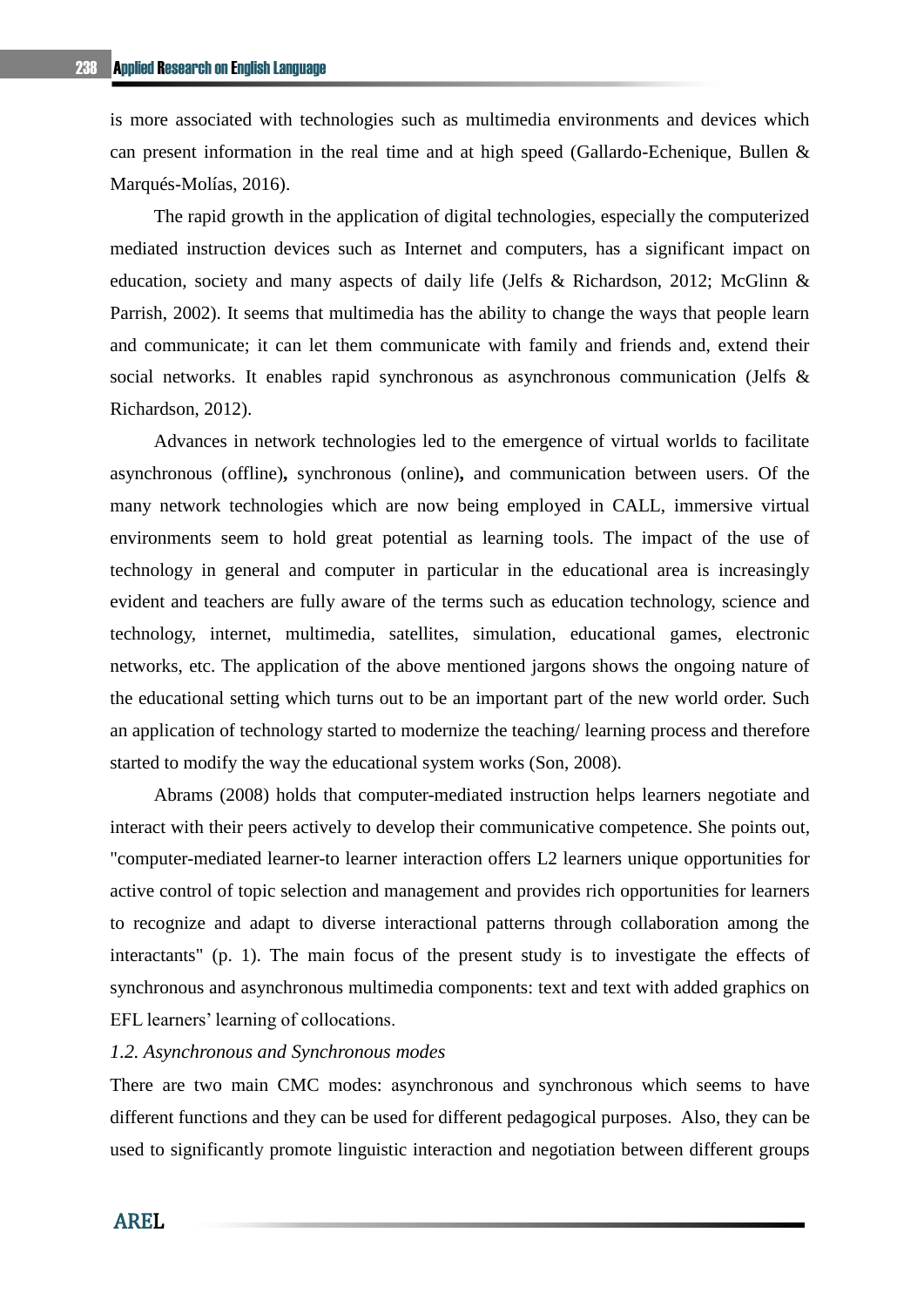of learners, and as a result**,** lead to producing a large amount of language output. Fitz (2006) reported that CMC modes influence the quality and quantity of different discourse functions. As Abrams (2003) argues, synchronous and asynchronous modes can provide extensive learner-to-learner interaction and negotiation, more amount of output than face-to-face communication, and more talking time per learner (Abrams, 2003). The use of CMC is of much interest because it has a number of advantages in promoting communication, negotiation, interaction and socialization as summarized by several researchers (to name just a few, AbuSeileek, 2012; AbuSeileek & Qatawneh, 2013; Lee, 2011) for learners of foreign / second languages. Computerized mediated instruction has been reported to have several advantages and to:

- a. produce a large amount of target language output;
- b. allow more time to develop comments, which may lead to a greater precision of expression;
- c. promote a collaborative spirit;
- d. enhance motivation for language practice;
- e. promote student-centered atmosphere;
- f. focus on content rather than form;
- g. reduce students' anxiety from face-to-face communication in a foreign language class;
- h. provide opportunities for students to express their opinions; and
- i. develop student's linguistic performance (AbuSeileek & Qatawneh, 2013).

#### *1.3. Multimedia and language teaching*

The variety in media including text, audio, video, and graphics for delivering content has attracted and encouraged many teachers and learners to use the technology and internet for distance education (Ali, 2003). These multimedia components increase the learners' motivation and interest, which many scholars argue is of much significance when teaching to the internet generation.

Graphics and visual texts are some of the most popular tools in on-line learning. In some cases, graphics are used to represent important information and to support text (Liles, 2004). Some researchers have discussed the impacts of presenting information through multimedia components like spoken text, graphics, visual text, and videos on language learning (Kim & Gilman, 2008). The common finding is that information presented in spoken words, graphics, text, and video formats can be integrated to create an attractive, authentic,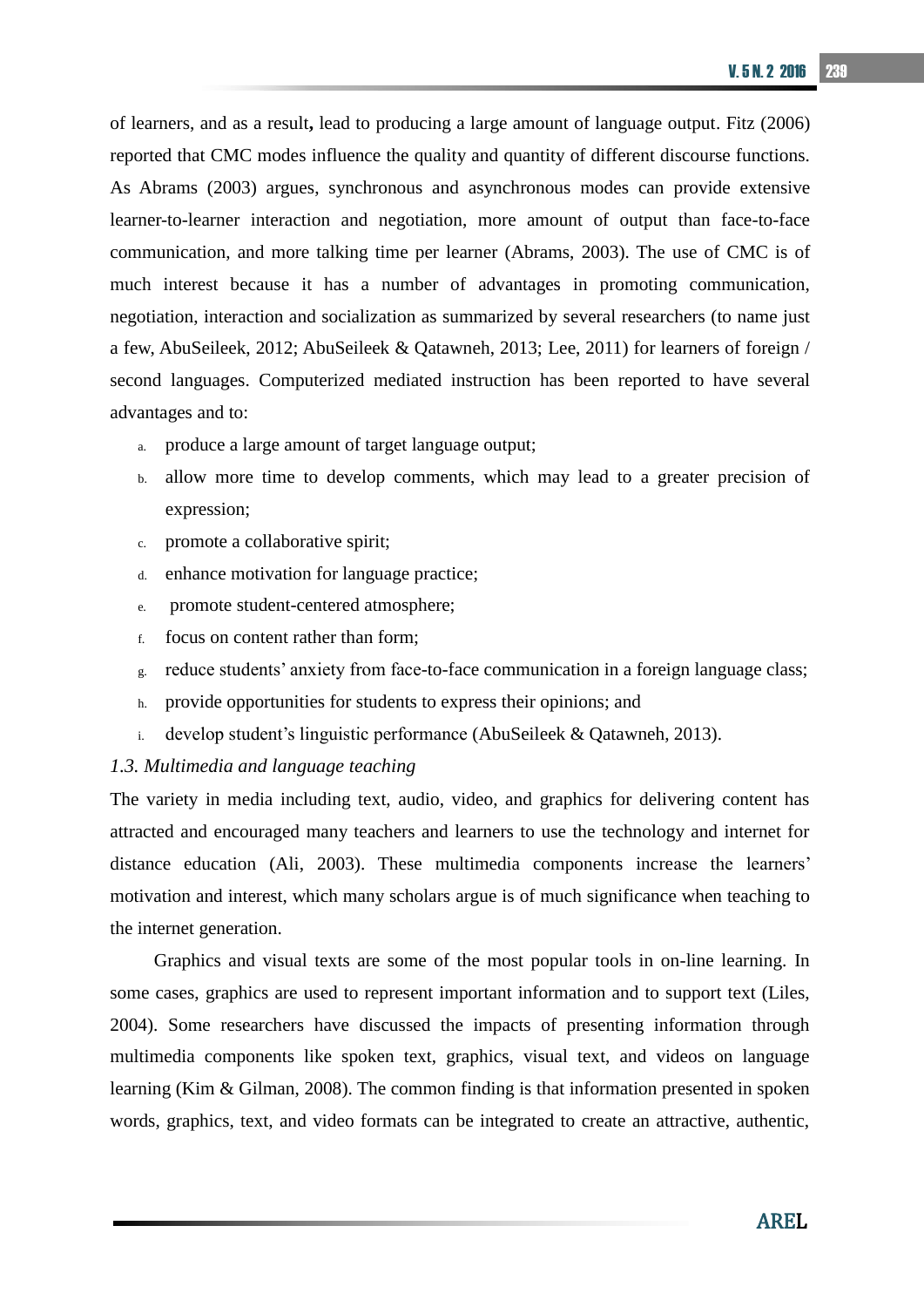and multi-sensory language input for EFL learners (Kim & Gilman, 2008, Sun & Dong, 2004).

It is also argued that the use of both effective multimedia instruction (Kim & Gilman, 2008) and technology such as mobile, computer, and internet in language learning (Thornton & Houser, 2005; Tabatabae & Heidari Goojan, 2012) has been an important issue.

# *1.4. Research Objectives*

A number of studies (Son, 2008, Rezai & Zafari, 2010; Tabatabae & Heidari Goojan, 2012) exploited the impact of multimedia and synchronous approach of CALL on EFL learners' vocabulary learning. However, it seems that the impact of text, audio and visual aids on learning collocations has not been given appropriate attention. Moreover, no one has compared the effect of synchronous and asynchronous text, audio and visual aids on learning collocations which deals with combining words. The present study aimed at investigating whether synchronous and asynchronous multimedia components: text and text with added graphics has any effects on EFL learners' learning of collocations. The main objectives of the present study can be stated in the following research questions:

Q1. Does the use of multimedia components have any impact on developing EFL learners' collocations?

Q2. Does the use of multimedia**,** asynchronously and synchronously**,** have the same impacts on EFL learners' learning collocations?

#### **2. Review of Literature**

# **2.1.** *Related Studies on CALL*

Different studies have investigated the role of synchronous computerized mediated instruction in different components and areas of language: grammar (AbuSeileek, 2012; Laborda, 2009; Lee, 2011; Liou & Penga, 2009; Shang, 2007; Tabatabae & Heidari Goojan, 2012; Son, 2008; Yanguas, 2010), vocabulary (Fotos, 2004), and pronunciation (Jepson, 2005). Among those, Kern (1995) found that learners produced more language in CMC contexts than in FTF interaction. Kern (1995) also revealed that grammatical accuracy of learners dramatically improved in CMC environments.

Among the related studies, Tabatabae and Heidari Goojani (2012) argued that that using short message service has a significant impact on vocabulary learning of Iranian EFL high school students. They also argued that both English teachers and students had positive perceptions about the application of SMS in the students' vocabulary learning.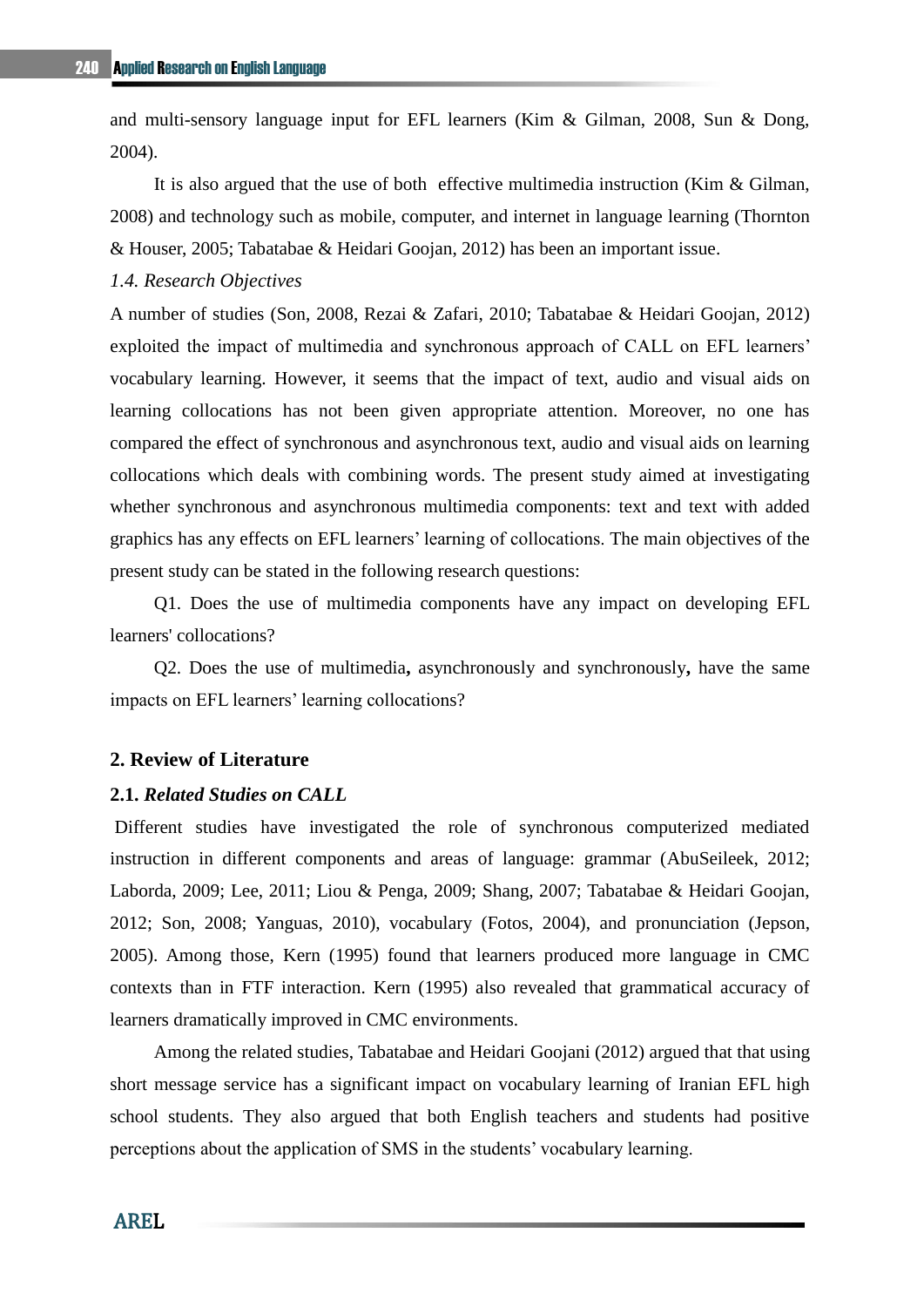In the same vein, Sadeghi and Ahmadi (2012) investigated the impacts of three kinds of gloss conditions: computer-based audio gloss, traditional non-CALL marginal gloss, and computer-based extended audio gloss on the reading comprehension of Iranian EFL learners. They found that extended audio gloss group comprehended online computerized L2 texts better than other groups. Moreover, all experimental groups performed better than the control group in comprehending the text. Their study offers clear evidence that utilizing computers and multimedia glosses can be influential in teaching language in general and online computerized second language text comprehension in particular.

Similarly, Saffarian and Gorjian (2012) argued that computer-based video games can vividly facilitate students' learning performance. They also concluded that EFL teachers can make use computer-based video games as an instructional approach in order to improve students' higher-order thinking. Moreover, they claimed that computer-based video games can improve students' achievement in higher-level cognitive thinking processes and problemsolving strategies.

Al-Masri (2011) investigated the effect of web-based curricula on Jordanian students' achievement in English language. The participants of the study were distributed into four groups (female experimental control group, male experimental**,** and control groups). The experimental groups were taught through web-based curricula while the control groups were provided with the traditional curricula. The results indicated that there was significant difference between the experimental groups and the control groups in favor of the experimental group. However, there was no significant interaction between gender and group.

Moreover, Kim and Gilman (2008) investigated the impacts of multimedia components such as spoken text, visual text, and graphics in a self-instruction program on increasing EFL learners' English vocabulary learning at Myungin Middle School in Seoul, South Korea. Their finding verifies the idea that the application of visual media supports vocabulary acquisition and helps EFL learners increase achievement scores. They also concluded that offering graphics to illustrate the definition seems to be an effective way to improve the learning of English vocabulary. Students were likely to be motivated when visual text was presented with graphics because text alone was not usually translated in a manner that was meaningful to the learners, while graphics allowed them to visualize the definition in a more meaningful way.

Kost (2004) examined the effects of synchronous computer mediated communication (S-CMC) on the development of oral proficiency and writing. He compared the mean scores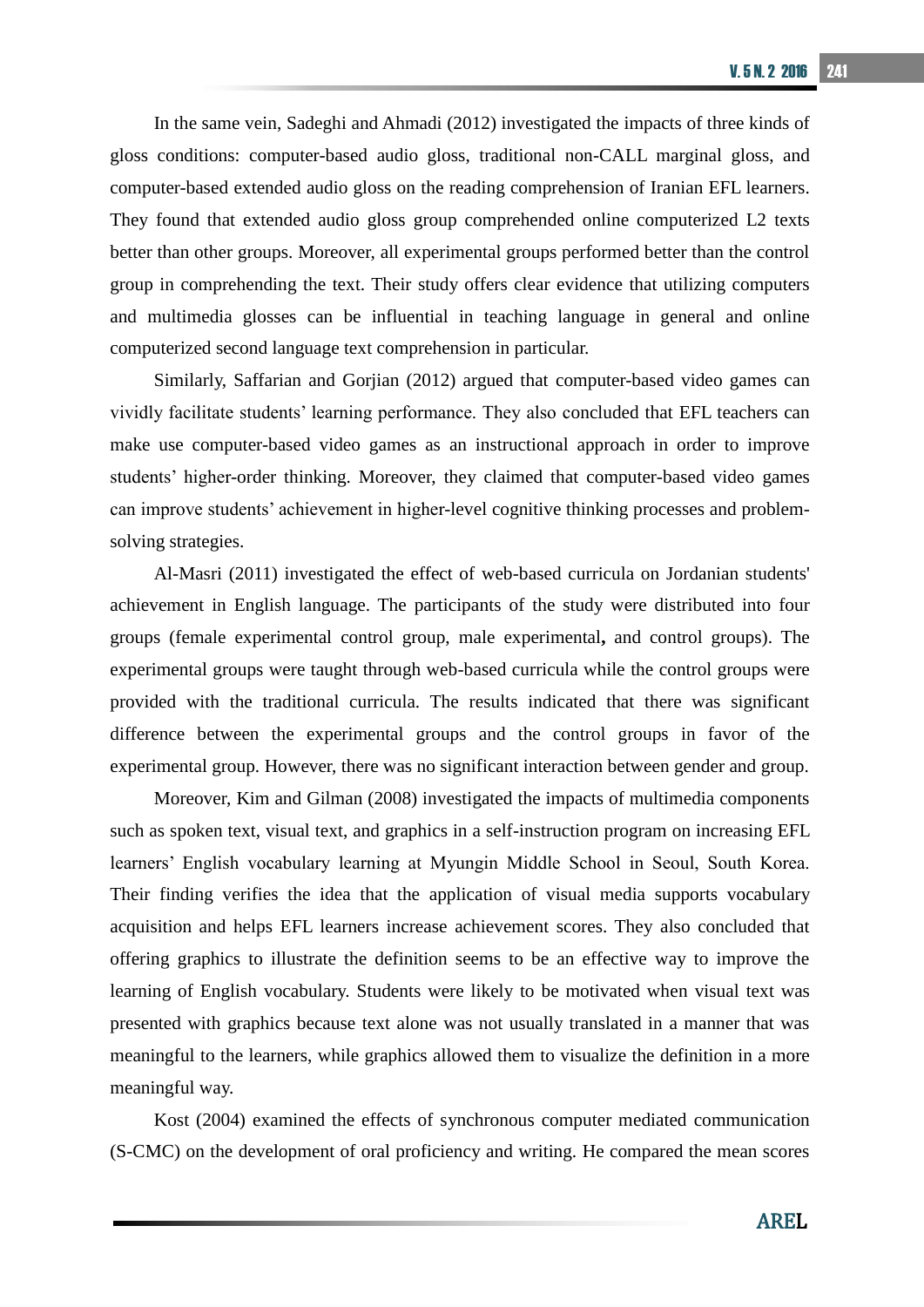between the pre- and post-tests among three groups: two treatment groups (face to face and S-CMC) and one control group. The treatment included a two-stage activity: participants conducted a web search activity followed by a role-play. Unlike the control group, in the experimental group, the role-play was carried out in the classroom face to face and in the chartroom. His study did not find a significant difference in the development of oral proficiency among the three groups.

Abrams (2003) examined the effects of two types of computer**-**mediated communication (CMC) on oral performance to investigate whether or not these activities could be a good preparation for oral discussions. He compared the performance of three groups: synchronous and asynchronous CMC (S-CMC and A-CMC) groups**,** experimental groups**,** and FTF group. The participants had three discussion classes. In the first one**,** each group was given a reading assignment one week before each oral discussion session. In the other discussion class, the S-CMC group had a discussion on the Web-CT chat the day before the oral discussion, whereas the A-CMC group was given one week to discuss personal experiences and the assigned readings on the Web-CT bulletin board. The control group had regular classroom exercises, such as pair and group work activities. Findings from this study indicated that S-CMC is a more effective preparatory activity for the whole-class discussion than either A-CMC or small-group or pair work activities.

Moreover, Tozcu and Coady (2004) conducted a case study which examined the outcomes in vocabulary acquisition when using traditional materials as opposed to interactive computer-based texts. The goal was to determine the effect of traditional vocabulary training via print texts as opposed to direct vocabulary instruction via computer assisted learning. Moreover, the effect of this direct instruction on word recognition speed, reading comprehension, and reading rate were also analyzed. The findings suggested that the experimental group (who used a tutorial computer assisted courseware) outperformed the control group in all the analyzed areas: reading comprehension, vocabulary knowledge, and reading speed. The findings verify positive implications of integrating technology in foreign language classrooms for vocabulary development.

AbuSeileek (2009) explored the effect of a CALL program on students' writing performance in English by teaching the program collectively and cooperatively. The findings of the study showed that there was a statistically significant difference between the experimental group, who studied through computer, and the control group, who used the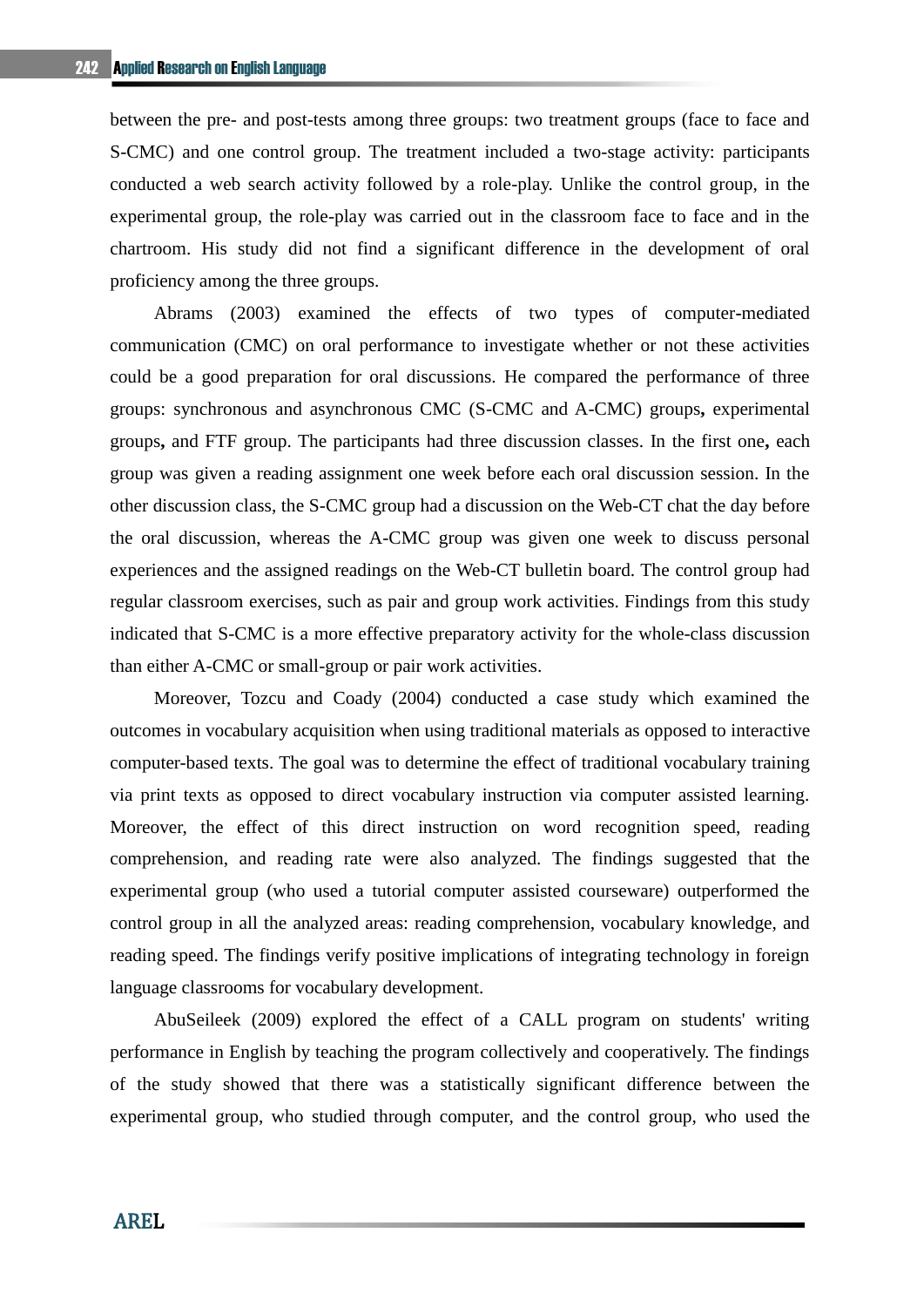traditional method. That is, the experimental group who studied via computer outperformed the control group.

Al-Qomoul (2005) conducted a study to investigate the effect of an instructional software program of English language functions on tenth graders' achievement. The results showed that the students who studied the English language functions through CAI lessons performed better than those who learnt by the traditional method. Shang (2007) examined the overall effect of using e-mails on the writing performance of Taiwanese students in English. Findings showed that students made improvements on syntactic complexity and grammatical accuracy. The results also revealed that the e-mail writing was a positive strategy that helped improve their foreign language learning and attitudes towards English.

#### **2.2.** *Review of Collocation Studies*

Probably**,** in the first systematic attempt to categorize English collocations, Benson, Benson and Ilson (1997) in their BBI Combinatory Dictionary of English categorized collocations into two major groups: grammatical collocations and lexical collocations. Grammatical collocations consist of a noun, an adjective, or a verb plus a preposition or a grammatical structure (e.g. *need to*, *to be afraid that*). Lexical collocations consist of various combinations of nouns, adjectives, verbs and adverbs. There are several structural types of lexical collocations: verb+noun (e.g., *inflict a wound*), adjective+noun (e.g., *heavy drinker*), noun+verb (e.g., *water freezes*), noun+noun (e.g., *a world capital*), adverb+adjective (e.g., *closely related*), verb+adverb (e.g., *affect deeply*).

Hassanabadi (2003) used a multiple-choice test of collocation in order to evaluate the performance of Iranian EFL learners on lexical and grammatical collocations. Findings suggested that there was a significant difference between the participants performance on different subcategories of lexical collocations which was slightly in favor of verb+noun collocations. Among grammatical collocations, participle**+**adjective+preposition was the easiest and preposition+noun was the most difficult.

Zughoul and Abdul-Fattah (2003) investigated the collocational competence of Arab learners of English using receptive and productive tests of collocation. They found that although the participants of their study were advanced language learners, they still had difficulties with collocational sequences. The learners' performance in the receptive task (multiple-choice test) was significantly better than their performance in the productive task (translation test). Faghih and Sharafi (2006) also used a multiple choice test of lexical collocations. The multiple choice test included verb+noun, adjective+noun, and other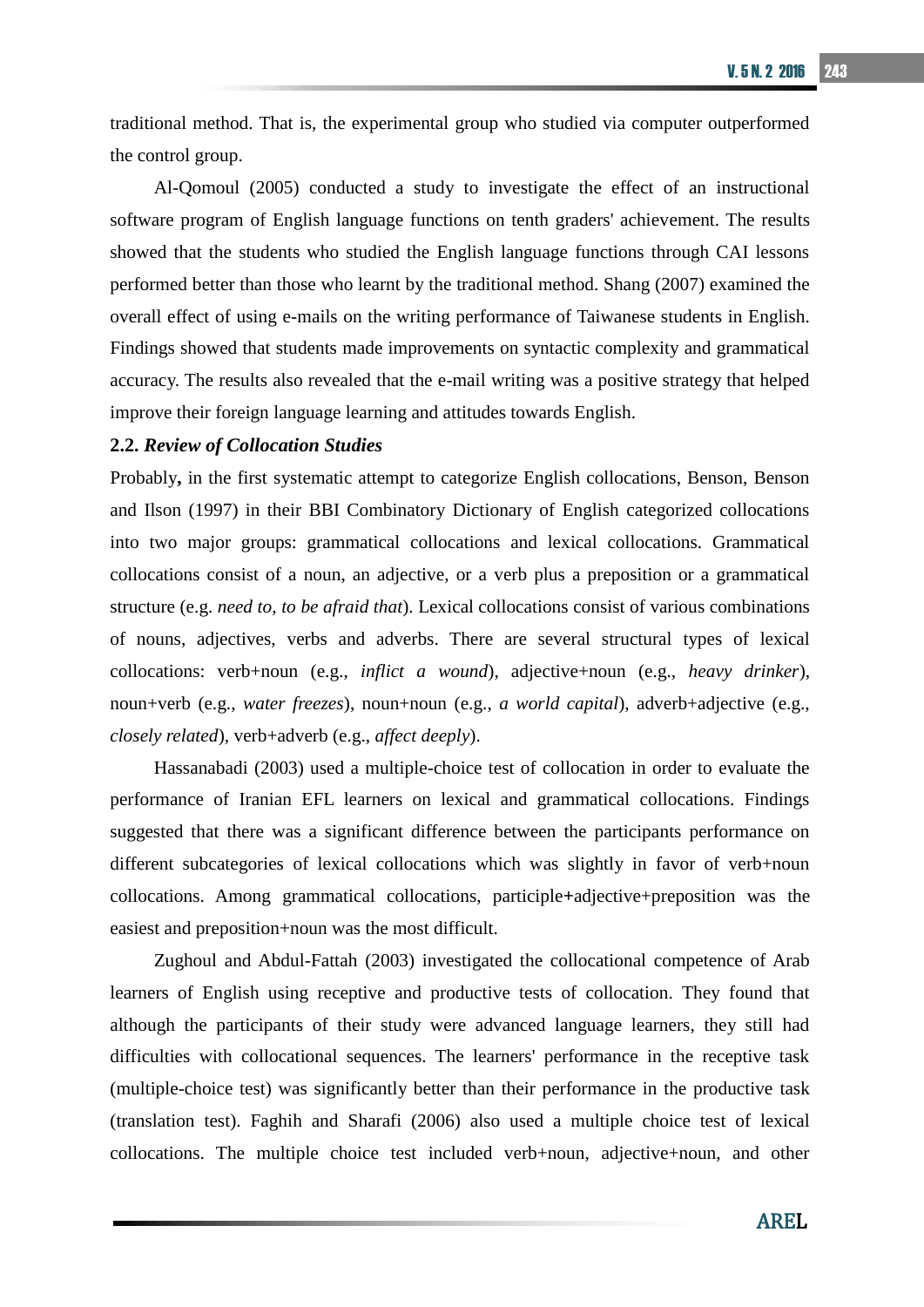collocations. The results indicated that adjective+noun was the most difficult and collective noun+count noun was the easiest types of collocations.

Shehata (2008) studied the collocational competence of ESL and EFL learners of English. The ESL group had different non-English majors. The EFL students were studying English. They were given productive and receptive collocation tests. She found a moderate positive correlation between learners' knowledge of collocations and their amount of exposure to the language. In addition, verb+noun collocations were found to be easier than adjective+noun collocations and knowledge in receptive test was broader than knowledge in productive test.

Chen (2008) investigated the collocational competence of non-English major students. The participants' scores on English subject of College Entrance Examination were compared with their performance on a multiple-choice test of collocation including both grammatical and lexical collocations. The findings showed that verb+noun collocations were the most difficult lexical collocations, whereas noun + preposition collocations were the most demanding of grammatical collocations.

Shokouhi and Mirsalari (2010) used a multiple-choice collocation test including grammatical and lexical collocations. This collocation test was divided into six parts each devoted to one type of collocations. The results showed that grammatical collocations were more difficult than lexical collocations for learners to acquire. Among the subcategories of lexical collocations, noun+verb was the easiest and noun+proposition was the most difficult to acquire. Noun +proposition collocations were more difficult than preposition+noun collocations.

# **3. Method**

#### *Participants*

In order to accomplish the objectives of the study, 150 male EFL learners at pre-intermediate proficiency level were selected through convenience sampling. They were all within the age range of 20-24. They were learning English at language institutes (Zabansara and Oxford) in Ahwaz, Iran. The participants were randomly assigned to six classes: asynchronous simple text (Group A), synchronous simple text (Group B), synchronous simple text with added graphics (Group C), asynchronous simple text with added graphics (Group D), paper text (Group E) , and paper text with added graphics (Group F). In order to make sure that the participants were from the same level of language proficiency, an adopted version of Oxford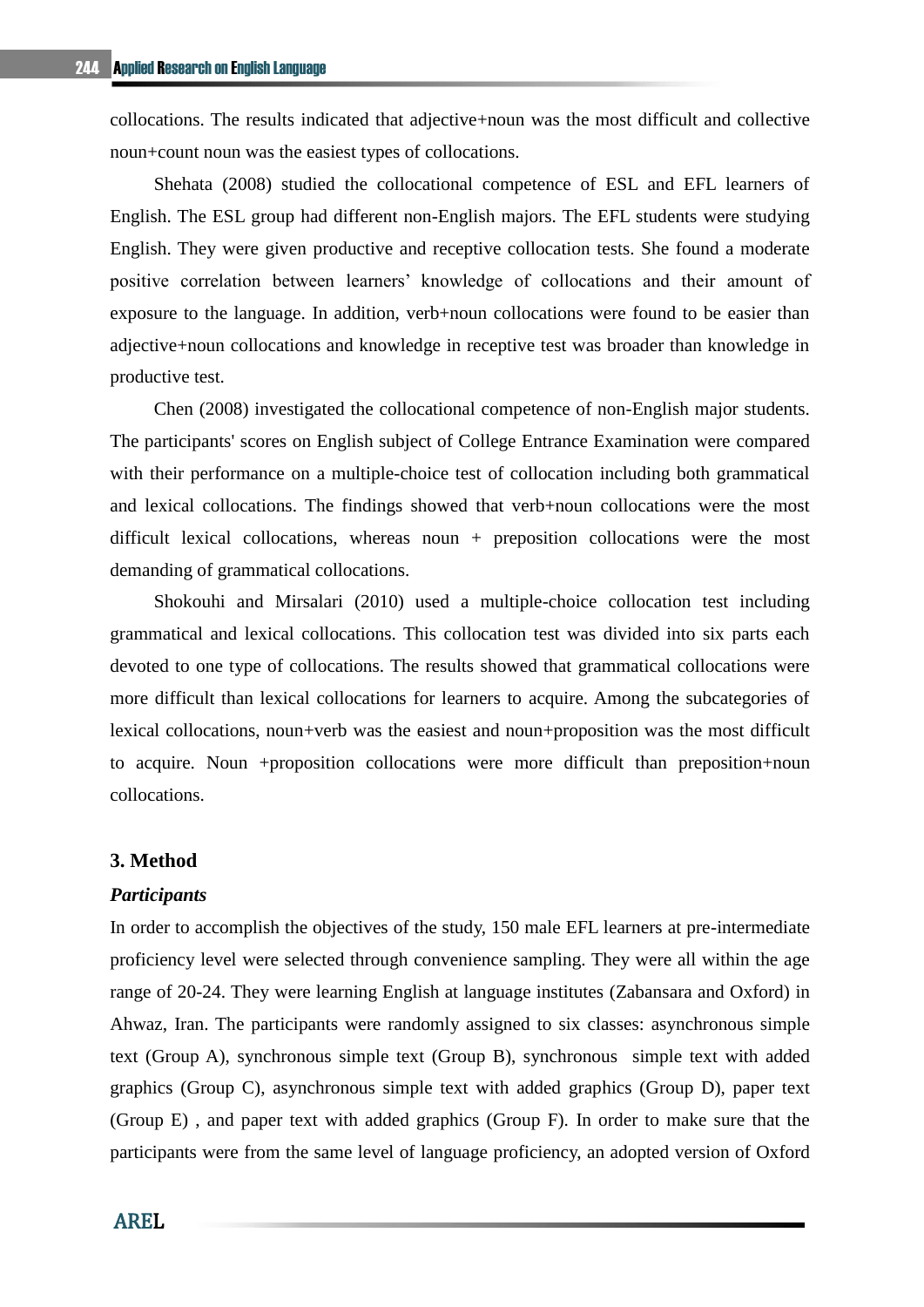Solution Test was utilized. Placement results confirmed that there was no initial difference between the participants' receptive knowledge of grammar, vocabulary, and collocations. The groups which received instructional materials synchronously received the collocations either through short messages or through chatting online with the teacher. Each group received 30 collocations each week through short messages and spent one hour a week chatting with teacher online receiving the collocations and responding to the teacher messages. However, the groups which received the materials asynchronously received 30 e-mails from the teacher every week. Each mail contained one collocation and the students were required to respond to each mail. The paper and pencil groups received collocations through pamphlets, each week 30 collocations were given to the students. The instructional sessions lasted 10 weeks.

#### *Instrumentation*

To carry out the study, three different instruments were used, which are detailed below.

#### **a. Placement test**

To explore the homogeneity of the group, a modified version of Oxford Solution Test (OST) was administered, which constitutes two sections. The first section, adapted from OST, entailed 50 multiple choice items on grammar and vocabulary. The second section, consisting of 30 multiple choice items, aimed to test collocations. Of note is that the second part was adapted from sample TOEFL preparation textbooks. Taken together, the placement test intended to measure receptive knowledge of collocations, vocabulary, and grammar. It is noteworthy that some measures were taken to explore the reliability and validity of the placement test. For example, the content validity of it was examined through expert judgment. The panel was asked to comment on the appropriacy of the test in terms of language, content, and level of difficulty. Afterwards, the test was piloted with a group of students  $(n = 30)$  who were at the same level of language proficiency with the participants. The reliability of the instrument, estimated through KR-21, was acceptably high (85).

#### **b. Post-test**

The post test was adapted from test preparation textbooks. It consisted of 50 multiple choice recognition items delineating with the participants' receptive knowledge of collocation. The content of the test covered the materials taught during the course. Different types of collocations including noun+noun, adjective+preposition, verb+ preposition, verb+adverb, and adjective+noun were tested. Each item consisted of a stem and four options. The participants were required to select the best choice to fill in the blanks. The reliability of the instrument was estimated through KR-21 approach. The reliability index was 0.78 which is acceptable.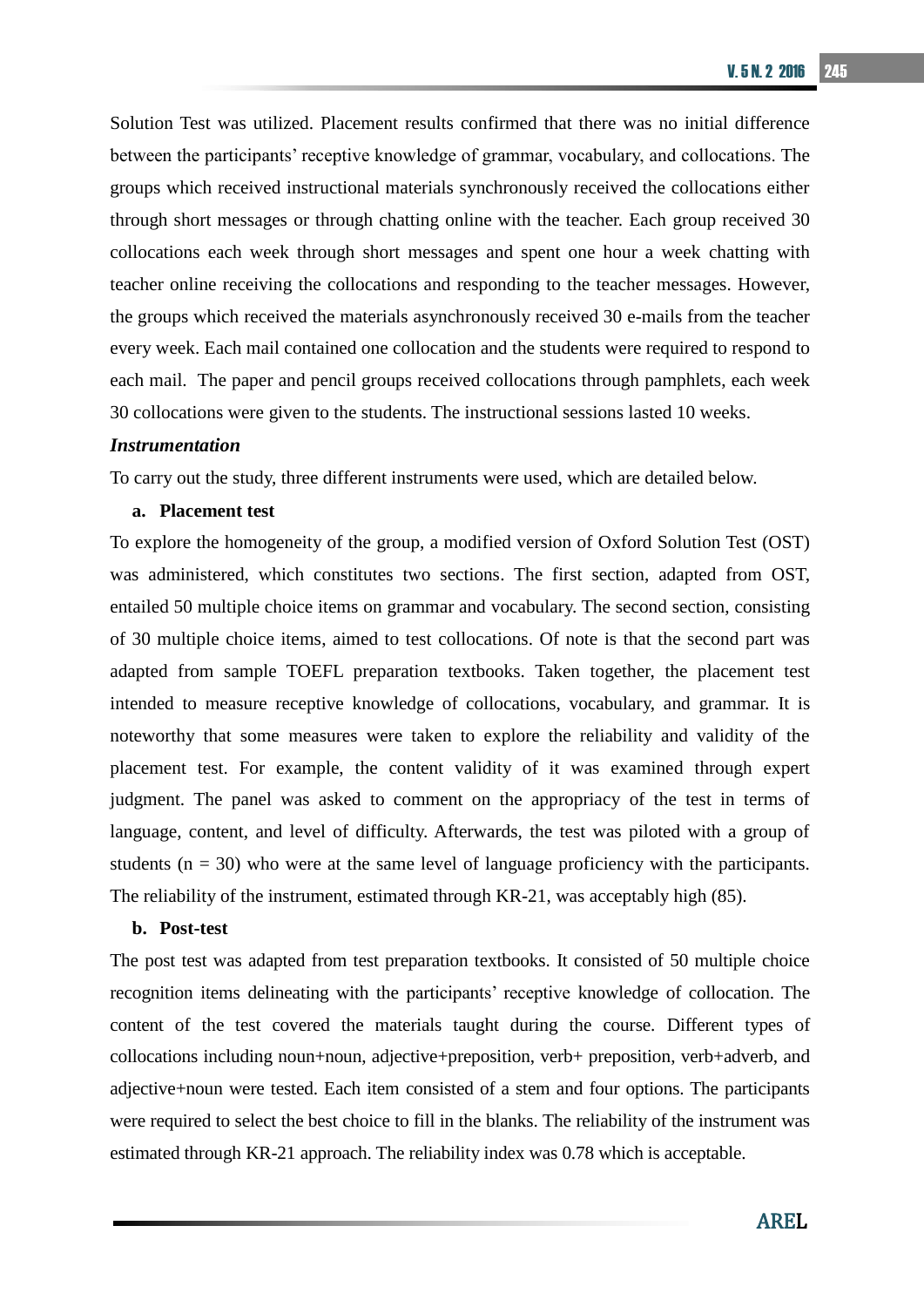#### *Procedure*

After selecting the participants, they were assigned to six homogenous groups at random. Afterwards, each of the groups received a specific treatment on the basis of the procedures detailed below.

Group A and B were instructed by means of simple texts synchronously and asynchronously, respectively. That is, Group A received each collocation in different simple sentences through e-mails (synchronously), but Group B was instructed via short messages and on-line chatting (asynchronously). Put it differently, they received the same number of sentences for each of the target collocations through either short messages or on-line chatting. It should be noted that after each instruction setting, both groups received the same completion exercises through pertinent instructional tools.

For Groups C and D, the instructional materials were accompanied with relevant supporting graphics. Group C was instructed synchronously, while it was presented asynchronously for Group D. Like Group A and B, these two groups received the same completion exercises after each instructional setting.

The other two groups were instructed through textbooks. Precisely put, Group E was instructed through text books (Group E received the materials only through simple text) whereas Group F received the same texts in the same textbook which were accompanied with pertinent graphics. Furthermore, it should be noted that the same competition exercises used for the previous groups was given to these two groups but in printed form. Once the instructional sessions were over, the same posttest consisting of the collocations covered in the course of the instruction was administered to all groups.

Afterwards, the collected data were entered into SPSS (version 20) and analyzed via different statistical procedures. Descriptive statistics such as mean, median**,** and standard deviations were estimated to summarize the data. Additionally, a Univariate Analysis of Variances (ANOVA) was run to compare all groups' means on the posttest. Then**,** through a post-hoc Scheffe test, the place of differences among different levels of the two factors (Computer and Multimedia) were detected.

# **4. Results and Discussion**

## *Results of Placement Test*

To compare the mean scores of the participants on the placement test, a one way ANOVA was run. The results are shown in Tables 1 and 2.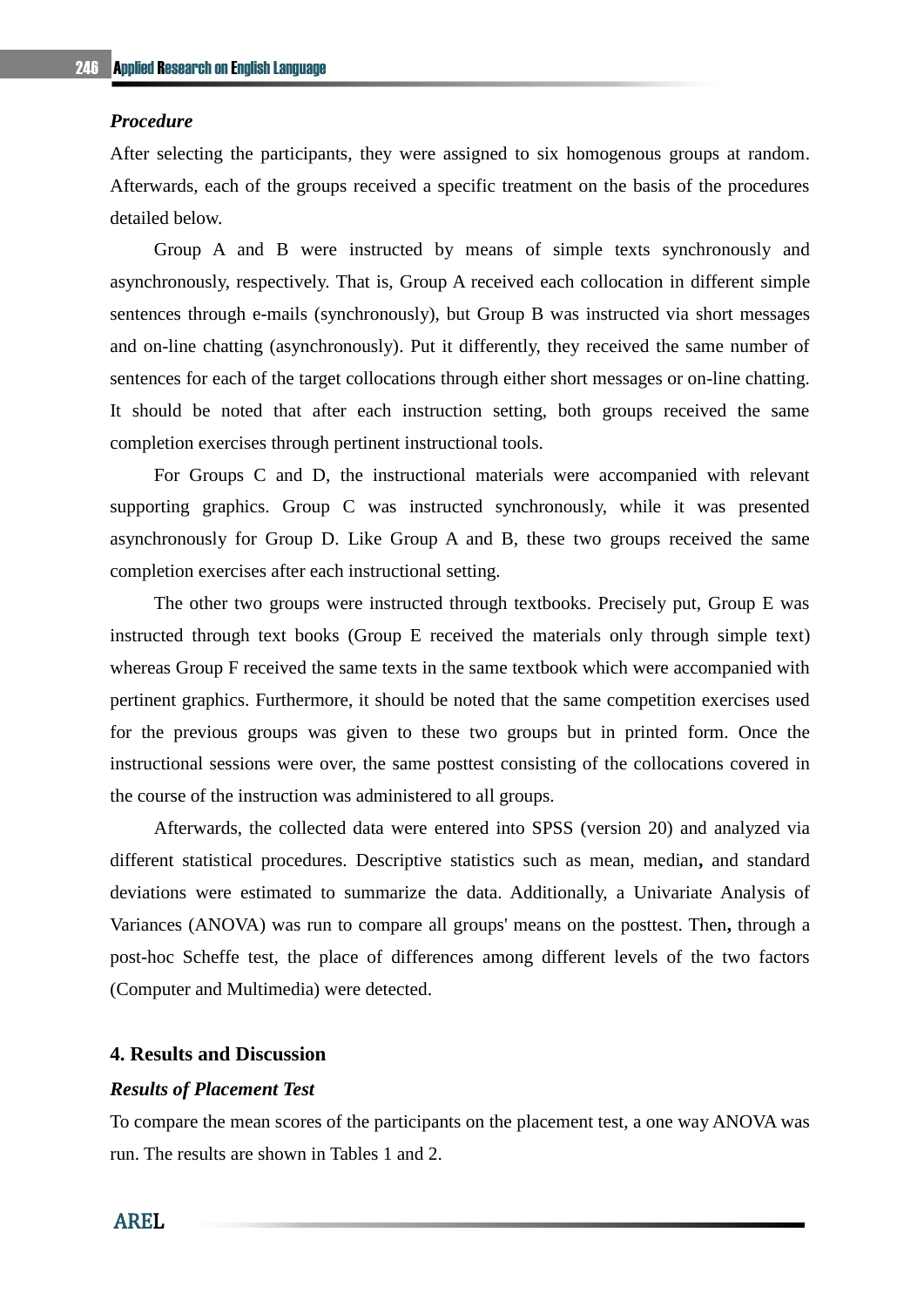**Table 1.** Test of Homogeneity of Variances for Proficiency Test

| <b>Levene Statistics df1</b> | df2 | Sig. |
|------------------------------|-----|------|
| 1.837                        | 144 |      |

In order to check the homogeneity of variances, the significance value is checked and since it was 0.1**,** which exceeds 0.05, the assumption is not violated (Table 1). As the assumption of the homogeneity of variances was not violated, in the next step, it was checked whether there was any significant difference between the groups or not. As it is demonstrated in Table 2, there was no significant difference at the  $p < .05$  level in proficiency test scores for the six intact classes  $(F_5, 144) = .4$ ,  $p = .84$ . This result demonstrates that groups were of the same level of language proficiency at the beginning of the study (See Table 2).

| <b>Radio 2.</b> Terry VIVIOL Frontenche y Test bedies   |                         |                         |                                               |             |           |
|---------------------------------------------------------|-------------------------|-------------------------|-----------------------------------------------|-------------|-----------|
|                                                         | <b>Sum of Squares</b>   | Df                      | <b>Mean Square</b>                            | $\mathbf F$ | Sig.      |
| <b>Between Groups</b>                                   | 34.3                    | 5                       | 6.87                                          | .400        | .84       |
| <b>Within Groups</b>                                    | 2475.9                  | 144                     | 17.19                                         |             |           |
| Total                                                   | 2510.2                  | 149                     |                                               |             |           |
| <b>Table 3.</b> Descriptive Statistics of the Post-Test |                         |                         |                                               |             |           |
| Computer                                                | <b>Media</b>            |                         | <b>Mean</b>                                   |             | <b>SD</b> |
|                                                         | Text                    |                         |                                               |             | 2.8       |
| Synchronous                                             | text with added graphic |                         | 35.8<br>44.88<br>28.9<br>39.3<br>23.1<br>34.4 | 1.2         |           |
|                                                         | Text                    |                         |                                               |             | 2.1       |
| Asynchronous                                            |                         | text with added graphic |                                               |             | 2         |
| non-computerized                                        | Text                    |                         |                                               |             | 2.2       |
|                                                         | text with added graphic |                         |                                               |             | 2.4       |

**Table 2.** ANOVA for Proficiency Test Scores

As shown in Table 3, the mean of the group who received non-computerized instruction through text (23.1) was the lowest and the mean of the group who received synchronous computerized text with graphics (44.8) was the highest. Also, the mean score of the group who received synchronous computerized text (35.8) was different from the mean of the group who received the same instruction asynchronously (28.9). The results also show that the mean score of the group who received synchronous computerized text with added graphics (44.8) was different from the mean of the group who received the same instruction asynchronously (39.3).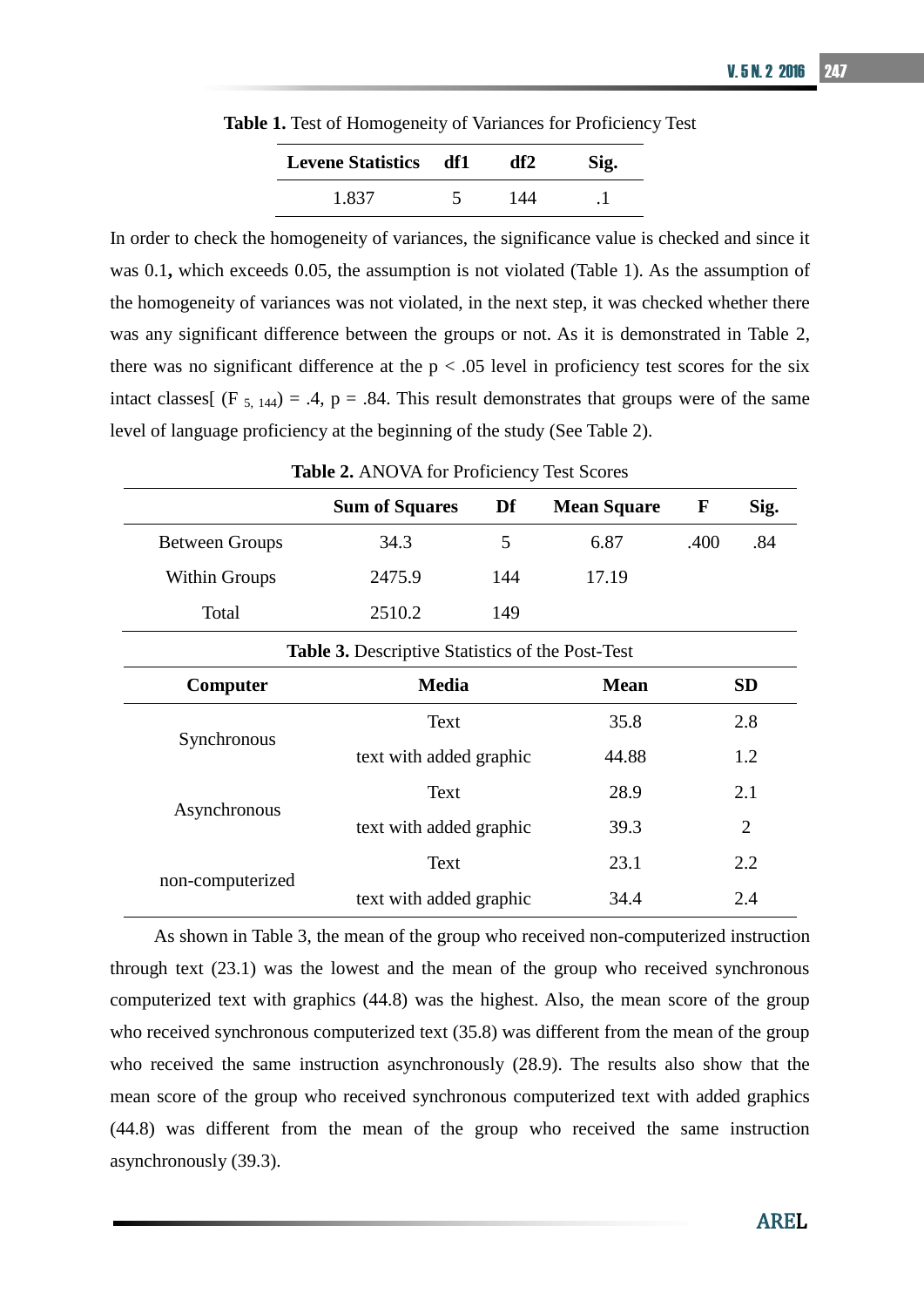As there were two factors (computer with three levels**,** and multimedia with three levels) and one dependent variable (the participants' score on the posttest), a Univariate analysis of the variances (ANOVA) was run. The results are shown in Table 4.

| <b>Source</b>    | <b>Type III Sum of</b><br><b>Squares</b> | df | <b>Mean</b><br><b>Square</b> | F   | Sig. |
|------------------|------------------------------------------|----|------------------------------|-----|------|
| Corrected Model  | 10084.                                   | 5  | 2016                         | 331 | .001 |
| Intercept        | 158425                                   |    | 158425                       | 2.6 | .001 |
| Computer         | 2896                                     | 2  | 1448                         | 238 | .001 |
| Media            | 5488                                     | 2  | 2744                         | 451 | .001 |
| computer * media | 47                                       |    | 47                           | 7.8 | .006 |

**Table 4.** Univariate Analysis of the Variances of the Groups

The results in Table 4 show that there was a significant difference between the means of the participants [F  $_{(331)}$ , df (5), p=0.001/ p< 0.05]. The results also show that there was a significant difference between the means of the groups who received instruction through different multimedia (text and text with added graphics) [F<sub>(451)</sub>, df(2), p=0.001/ p< 0.05]. Results also reveal that there was a significant difference between the groups which received computerized- mediated instruction and the group which received non-computerized instruction (paper and book) [F  $_{(238)}$ , df (2), p=0.001/ p< 0.05]. Moreover, the interaction between computer and multimedia was significant [F  $_{(7.8)}$ , df (1), p=0.001/ p< 0.05]. The results of follow-up post hoc tests (i.e. Tuckey), run to locate the sources of the differences between the two factors, are portrayed in Tables 5 and 6.

| (I) computer                    | $(J) computer$                  | <b>Mean Difference</b> | <b>SD</b> | Sig  |
|---------------------------------|---------------------------------|------------------------|-----------|------|
| sync-computerized               | asy-computerized<br>instruction | 4.5                    | .501      | .001 |
| instruction                     | non-computerized<br>instruction | 15.8                   | .618      | .001 |
| asy-computerized<br>instruction | non-computerized<br>instruction | 11.3                   | .525      | .001 |

**Table 5:** Tuckey Test for Locating Sources of Differences between Computer Factors

As demonstrated in Table 5, the difference between synchronous and asynchronous computerized instruction was significant in favor of synchronous computerized instruction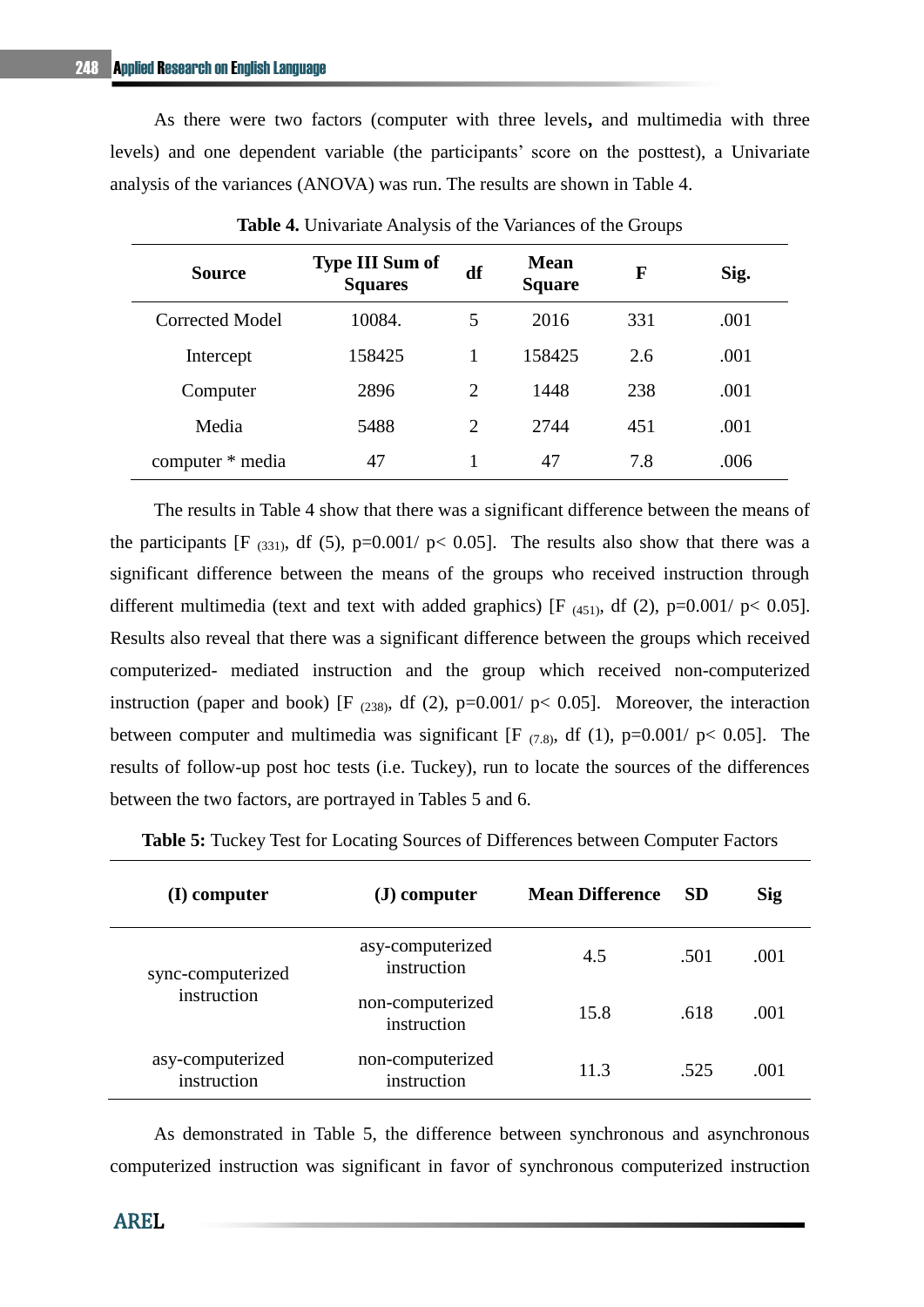[mean difference =  $(4.5)$  p=0.000/ p< 0.05]. The results also show that the difference between groups which received synchronous computerized instruction and the groups which received non-computerized instruction was significant [mean difference =  $(15.8)$  p=0.000/ p< 0.05]. Moreover, the difference between the groups which received asynchronous computerized instruction and the groups receiving non-computerized instruction was significant in favor of asynchronous-computerized instruction [mean difference  $= (11.3)$ ]  $p=0.000/p<0.05$ ].

| (I) media | $J)$ media          | <b>Mean Difference</b> | <b>Std. Error</b> | Sig. |
|-----------|---------------------|------------------------|-------------------|------|
| Text      | text static graphic | $-10.522$ <sup>*</sup> | .380              | .001 |

**Table 6.** Pairwise Comparisons between Different Media

As shown in the above table, the difference between the groups who received instruction through simple text and the groups who received through instruction through text with added graphics was significant in favor of the group receiving instruction through text with added graphics ( $p=0.001/p<0.05$ ).

#### **4. Discussion**

The main objective of the study was to investigate whether synchronous and asynchronous multimedia components, text and text with added graphics, had any effects on EFL learners' learning of collocations. The results of the study indicated that the participants who received instructional materials through computer had a better performance than the participants who were not provided with computerized instruction. This finding is compatible with the results of several scholars (Abraham, 2008; Abrams, 2003; Al-Qumoul, 2005; Liles, 2004; McGlinn & Parrish, 2002; Safarian & Gorjian 2012; Shang, 2007; Son, 2008) who argued for [the use](https://www.google.com/search?hl=en&biw=795&bih=506&sa=X&ei=t8z6T_q9B9G4hAe7nuTbBg&ved=0CBAQBSgA&q=The+role+of+technology+in+Computer+Assisted+Language+learning+(CALL)+has+been+of+much+concern+to+many+researchers+(+to+name+just+a+few,+Al+Qahtani,+1999%3B+McGlinn+%26+Parrish,+2002%3B+Busch,+2003+),+and+many+studies+(e.g.,+Davis+%26+Lyman-Hager,+1997)+lay+emphasis+on+the+attitudes,+beliefs+and+outcomes+of+learning+English+from+the+students%27+points+of+view.+In+recent+years+the+growing+support+for+the+integration+of+computers+in+language+education+can+be+observed.&spell=1)  [of technology in teaching.](https://www.google.com/search?hl=en&biw=795&bih=506&sa=X&ei=t8z6T_q9B9G4hAe7nuTbBg&ved=0CBAQBSgA&q=The+role+of+technology+in+Computer+Assisted+Language+learning+(CALL)+has+been+of+much+concern+to+many+researchers+(+to+name+just+a+few,+Al+Qahtani,+1999%3B+McGlinn+%26+Parrish,+2002%3B+Busch,+2003+),+and+many+studies+(e.g.,+Davis+%26+Lyman-Hager,+1997)+lay+emphasis+on+the+attitudes,+beliefs+and+outcomes+of+learning+English+from+the+students%27+points+of+view.+In+recent+years+the+growing+support+for+the+integration+of+computers+in+language+education+can+be+observed.&spell=1) The superiority of computerized instruction can be ascribed to the fact that CALL can enhance students' motivation to read (Gallardo-Echenique, et al. 2016). In fact, due to the raise in motivation, the students were more motivated to read the instructional materials with a more careful noticing and attention. As Schmidt (2010) underscored, the level of attention can affect the quality of attention. That is, the higher the level of motivation, the more profound the quality of attention**,** and consequently**,** the learners have a better opportunity to turn input into intake.

The results also showed that sync-computerized instruction had a more significant impact on EFL learners' learning of collocation than asynchronous computerized instruction.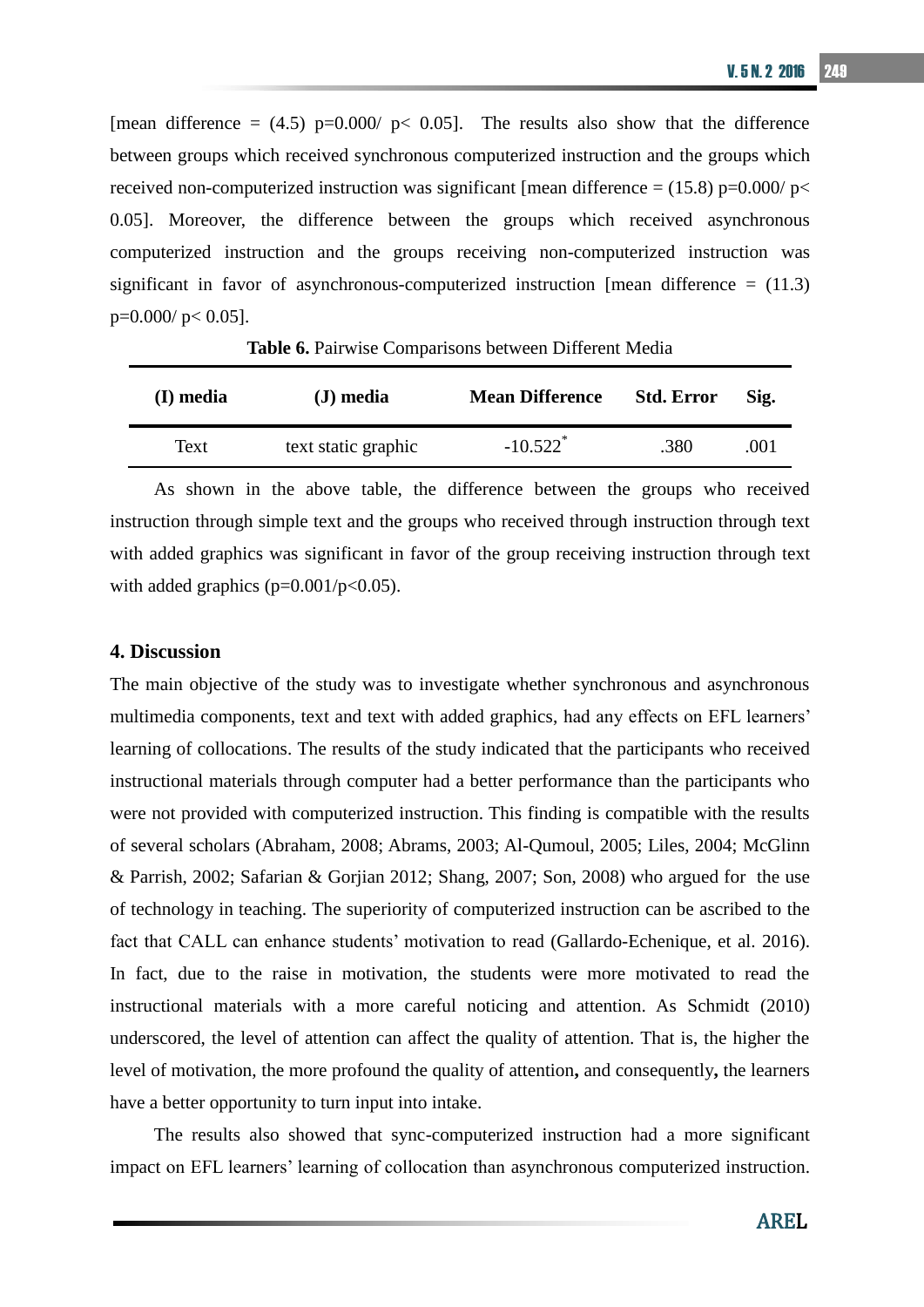The results of this study are compatible with previous studies (Son, 2008, Rezaei & Zafari, 2010; Tabatabae & Heidari Goojan, 2012) as they pointed out that S-CMC can develop language learners' oral proficiency. One possible explanation for the outperformance of sync-CMC lies in the fact that sync-computerized instruction opened up opportunities for the participants to negotiate and remove initial ambiguities. In fact, the participants had the time to ask questions and to co-construct the meaning and use of collocations.

The results also showed that the media of the text with added graphics had more **a** more significant impact on the participants' performance than simple media. The results are in line with numerous related studies (e.g., Al-Seghayer, 2001; Kim & Gilman, 2008). Therefore, it could be argued that instructional materials presented in graphics and text can be integrated to create an authentic and attractive language input for EFL learners (Kim & Gilman, 2008; Sun & Dong, 2004).

Moreover, in keeping with the findings of the present study and the review of the literature**,** it could be concluded that the use of both effective multimedia instruction (Kim & Gilman, 2008) and technology such as mobile, computer, and internet in language learning (Traxler, 2006; Tabatabae & Heidari Goojan, 2012) can be very effective in EFL classroom and it can provide faster and more effective access to instructional materials.

In light of the findings, EFL teachers are recommended to provide their language learners with opportunities to benefit from different media in their instructional programs; moreover, they can enrich their instruction by making use of graphics along with text rather than working on texts without any graphics.

#### **References**

- Abrams, Z. I. (2003). The effect of synchronous and asynchronous CMC on oral performance in German, *The Modern Language Journal, 87*, 157-167.
- Abrams, Z. I. (2008). Socio-pragmatic features of learner-to learner computer-mediated communication. *CALICO Journal, 26*(1), 1–27.
- Abraham, B. (2008). Computer-mediated glosses in second language reading comprehension and vocabulary learning: A meta-analysis. *Computer Assisted Language Learning, 21*  (3), 199-226.
- AbuSeileek, A. (2009). The effect of using an online based course on the acquisition of grammar inductively and deductively. *ReCALL Journal, 21*(3), 20-38.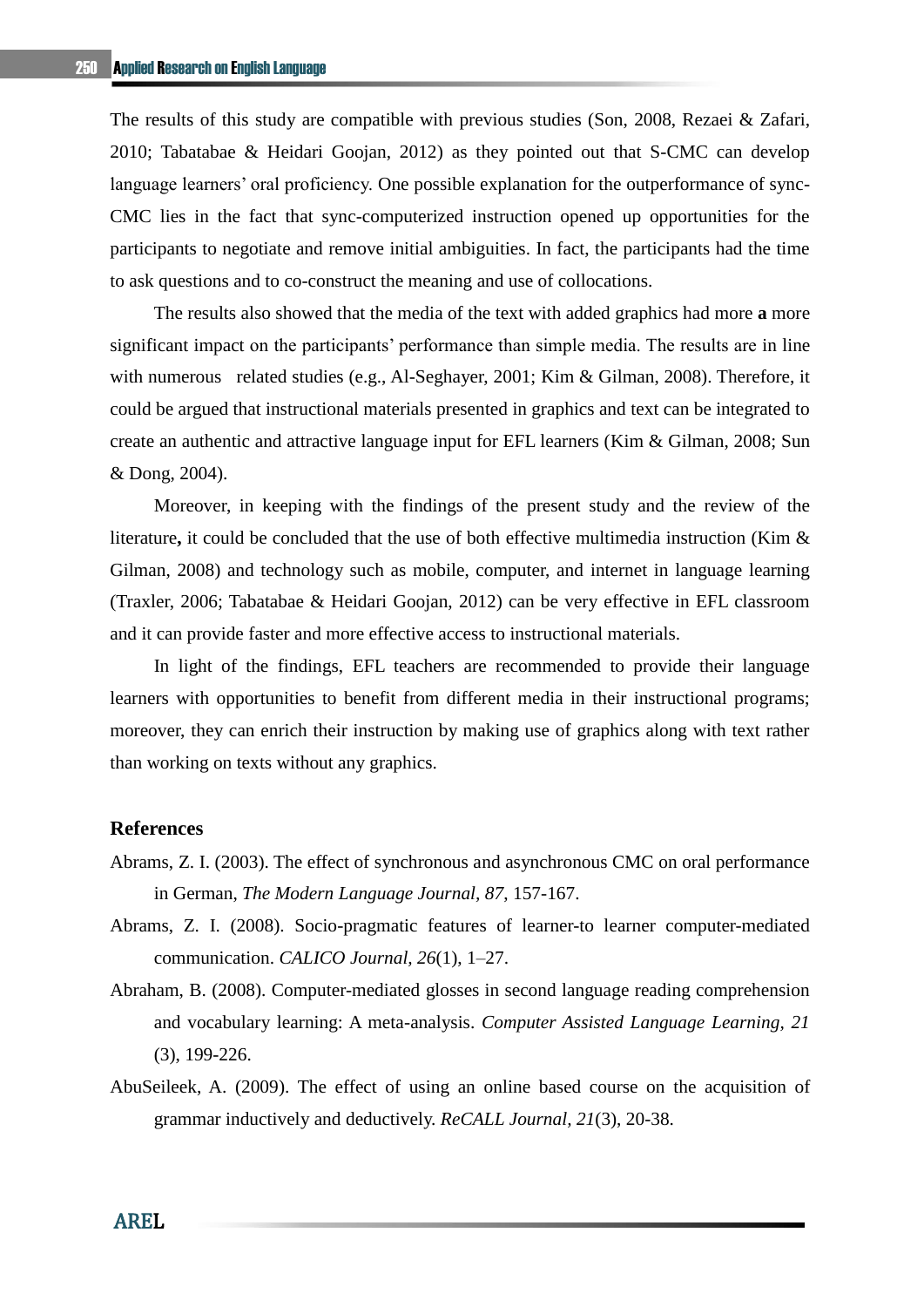- AbuSeileek, A. (2012). The effect of computer assisted cooperative learning method and group size on EFL learners' achievement in communication skills. *Computers and Education, 58*(1), 231–239.
- AbuSeileek, A.F., & Qatawneh, K. (2013). Effects of synchronous and asynchronous computer-mediated communication (CMC) oral conversations on English language learners' discourse functions. *[Computers](http://dx.doi.org/10.1016/j.compedu.2012.10.013) & Education, 62*, 181–190
- Ali, A. (2003). Instructional design and online instruction: Practices and perception. *TechTrends*, *47* (5), 42-45.
- Al-Masri, A.A. (2011). The Impact of Using Web- Based Curricula on Jordanian Schools Students' Achievement in English Language. Paper presented in the 2011 Barcelona European Academic Conference, Barcelona, Spain 2011.
- Al-Qomoul, M. (2005). The Effect of Using an Instructional Software Program of English Language Functions on the Basic Stage Students' Achievements. *PhD Thesis*, Amman Arab University for Graduate Studies.
- Al-Seghayer, K. (2001). The effect of multimedia annotation modes on L2 vocabulary acquisition: A comparative study. *Language Learning and Technology*, *5* (1), 201-232.
- Battro, A. M., & Fischer, K. W. (2012). Mind, brain, and education in the digital era. *Mind, Brain, and Education, 6*(1), 49–50.
- Benson, M., Benson, E., & Ilson, R. (1997). *The BBI dictionary of English word combinations.* Amsterdam: John Benjamins Publishing Company.
- Chen, M.H. (2008). A study of the English collocation competence of college students in Taiwan. (Master's thesis). Department of Applied Foreign Languages. National Taiwan University of Science and Technology.
- Faghih, E., & Sharafi, M. (2006). The impact of collocations on Iranian EFL learners' interlanguage. Available online [http://www.sid.ir/En/VEWSSID/](http://www.sid.ir/En/VEWSSID/%20J_pdf/87220065801.pdf) J\_pdf/87220065801.pdf.
- Fitze, M. (2006). Discourse and participation in ESL face-to-face and written electronic conferences. *Language Learning and Technology, 10*(1), 67–86.
- Fotos, S. (2004). Writing as talking: E-mail exchange for promoting proficiency and motivation in the foreign language classroom. In S. Fotos & C. Browne (Eds.), *New Perspectives on CALL for Second Language Classrooms* (pp. 109–129). Mahwah, NJ: Lawrence Erlbaum Associates.
- Gallardo-Echenique, E., Bullen, M., Marqués-Molías, L. (2016). Student communication and study habits of first-year university students in the digital era. *CJLT, 42*(1), 1-21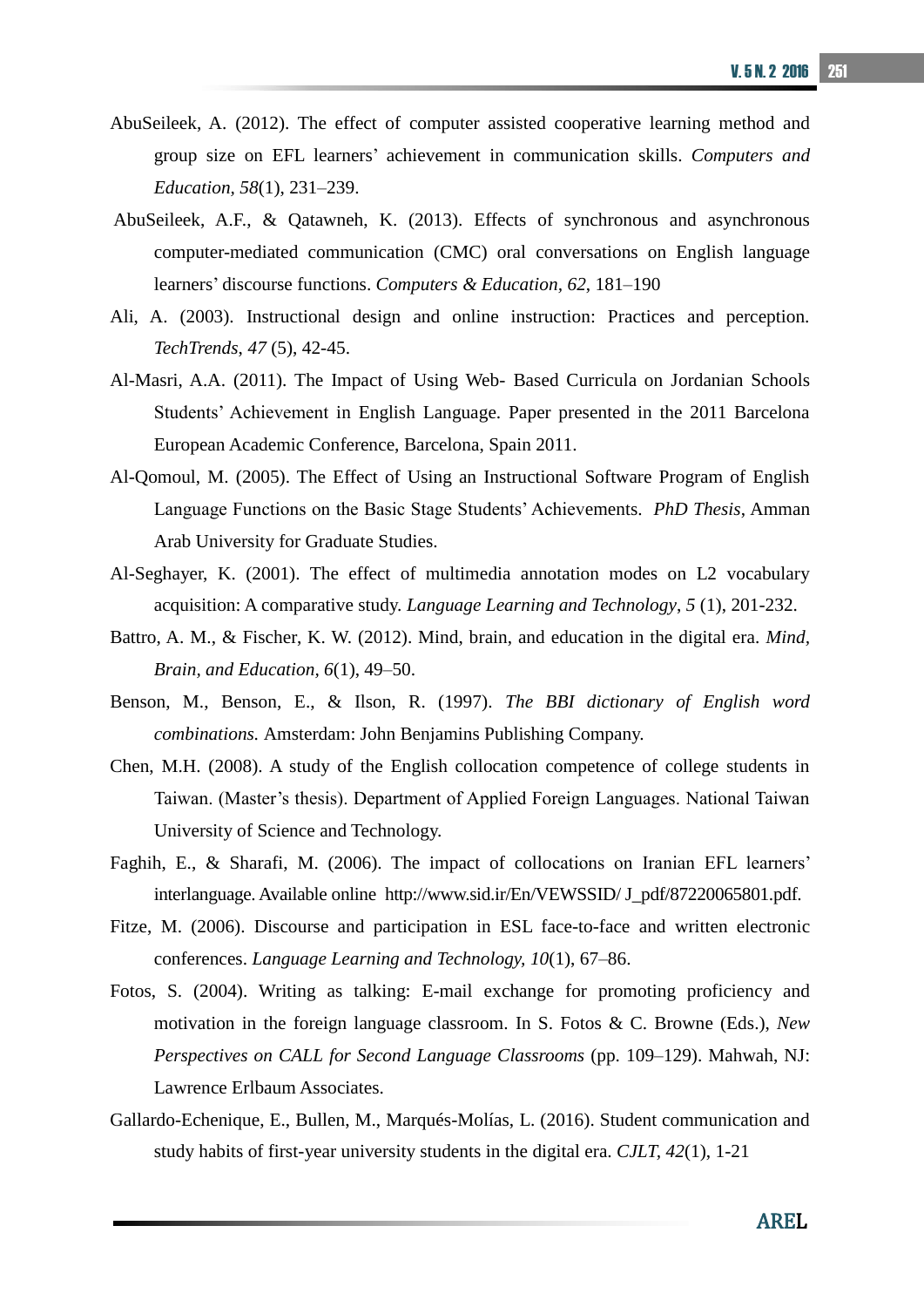- Hassanabadi, S. (2003). A study of the learning of English lexical and grammatical collocations by Iranian EFL learners. Available online at: [http://www.google.com/](http://www.google.com/%20interstitial) [interstitial](http://www.google.com/%20interstitial)
- Jelfs, A., & Richardson, J. T. E. (2012). The use of digital technologies across the adult life span in distance education. *British Journal of Educational Technology, 44*(2), 338–351.
- Jepson, K. (2005). Conversations and negotiated interaction in text and voice chat rooms. *Language Learning and Technology, 9*(3), 79–98.
- Kern, R. (1995). Restructuring classroom interaction with network computers: Effects on quantity and quality of language production. *Modern Language Journal*, *79*, 457-476.
- Kim, D., & Gilman, D. A. (2008). Effects of Text, Audio, and Graphic Aids in Multimedia Instruction for Vocabulary Learning. *Educational Technology & Society*, *11* (3), 114- 126.
- Kost, R.C. (2004). *An investigation of the effects of synchronous computer-mediated communication (CMC) on interlanguage development in being learners of German: Accuracy, proficiency, and communication strategies*. Unpublished doctoral dissertation, University of Arizona.
- Laborda, J. (2009). Review of tips for teaching with CALL: practical approaches to computer-assisted language learning. *Language Learning and Technology, 13*(2), 15–21.
- Lee, L. (2011). Blogging: promoting learner autonomy and intercultural competence through study abroad. *LLT Journal*, 15(3), 87–109.
- Liou, H., & Penga, Z. (2009). Training effects on computer-mediated peer review. *System, 37*(3), 514–525.
- Liles, B. (2004). Going the distance. *Sound & Video Contractor*, *22* (3), 48 Lomicka, L. (1998). "To gloss or not to gloss": An investigation of reading comprehension Electronic. *Language Learning and Technology*, 1 2), 41-50.
- McGlinn, J. & A. Parrish (2002). Accelerating ESL Students' Reading Progress with Accelerated Reader. *Reading Horizons, 42* (3), pp. 175-189
- Rezai, A., & Zafari, N. (2010). The Impact of synchronous computer-mediated communication (S-CMC) on the oral proficiency of Iranian EFL Learners. IJAL, 13(2). 101-120.
- Sadeghi, k. & Ahmadi, N. (2012). The effects of gloss type and mode on Iranian EFL learners' reading comprehension. *English Language Teaching*, *5*(12), 100-110.